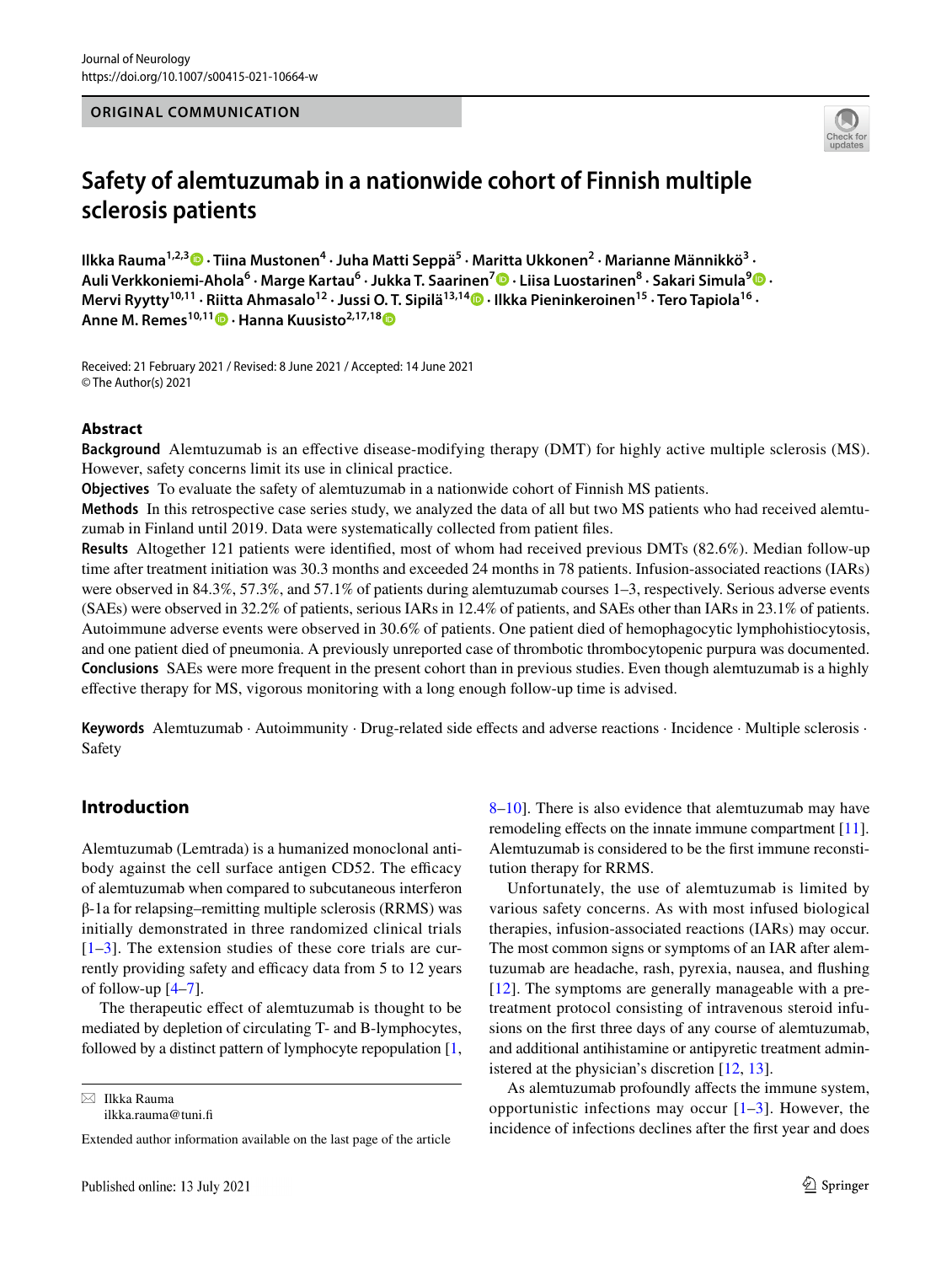not increase with successive courses of alemtuzumab [\[4](#page-9-2), [5](#page-9-7)]. In addition to the commonly occurring herpetic infections, less frequent pathogens such as *Listeria monocytogenes* have been reported [[14\]](#page-10-2). To prevent herpetic infections, prophylactic oral acyclovir is used daily during the infusions and for one month thereafter [[13](#page-10-1)].

A special safety concern of alemtuzumab revolves around its association with the development of secondary autoimmune diseases, such as thyroid diseases, immune thrombocytopenic purpura (ITP), and autoimmune nephropathy [[2,](#page-9-8) [3](#page-9-1)]. The mechanism of secondary autoimmunity is not entirely understood. It has been suggested that the B-lymphocyte depletion and repopulation in the absence of T-lymphocyte regulation is a key factor in the development of secondary autoimmunity in genetically susceptible individuals [\[8](#page-9-4)]. Furthermore, an overproduction of IL-21 due to genetic factors has been suspected to predispose to alemtuzumabinduced autoimmunity [[15](#page-10-3)]. However, repopulation kinetics of the evaluated peripheral lymphocyte subsets do not predict autoimmune adverse event (AE) occurrence, and biomarkers that would predict risk for autoimmune events have not been identified [[16\]](#page-10-4).

Reports of various new AEs have been published in recent years, including acute acalculous cholecystitis (AAC), acute coronary syndrome, autoimmune hepatitis, and hemophagocytic lymphohistiocytosis (HLH) [[17](#page-10-5)[–20](#page-10-6)]. In 2019, the European Medicines Agency (EMA) restricted the use of alemtuzumab for RRMS and initiated a review due to serious autoimmune and cardiovascular AEs [[21](#page-10-7)]. The fnal decision of the European Commission was issued in 2020 [\[22](#page-10-8)]. According to the new recommendations, the drug should only be used for RRMS if the disease is highly active despite treatment with at least one other disease-modifying therapy (DMT), or if the disease is worsening rapidly. Furthermore, new contraindications were introduced, including concomitant autoimmune diseases other than multiple sclerosis (MS) [[22\]](#page-10-8).

Finland is a genetically isolated Nordic country with a high incidence of MS as well as other autoimmune diseases such as type 1 diabetes (T1D) and coeliac disease [\[23](#page-10-9)[–27](#page-10-10)]. Therefore, we hypothesized that the safety profle of alemtuzumab for MS might difer from previous reports. Remarkably, the World Health Organization (WHO) initiated the third Global Patient Safety Challenge in 2017 aiming to reduce the global level of severe, avoidable medicationrelated harm by 50% in the next fve years [\[28\]](#page-10-11). Our nationwide study of Finnish MS patients, working towards the

<span id="page-1-0"></span>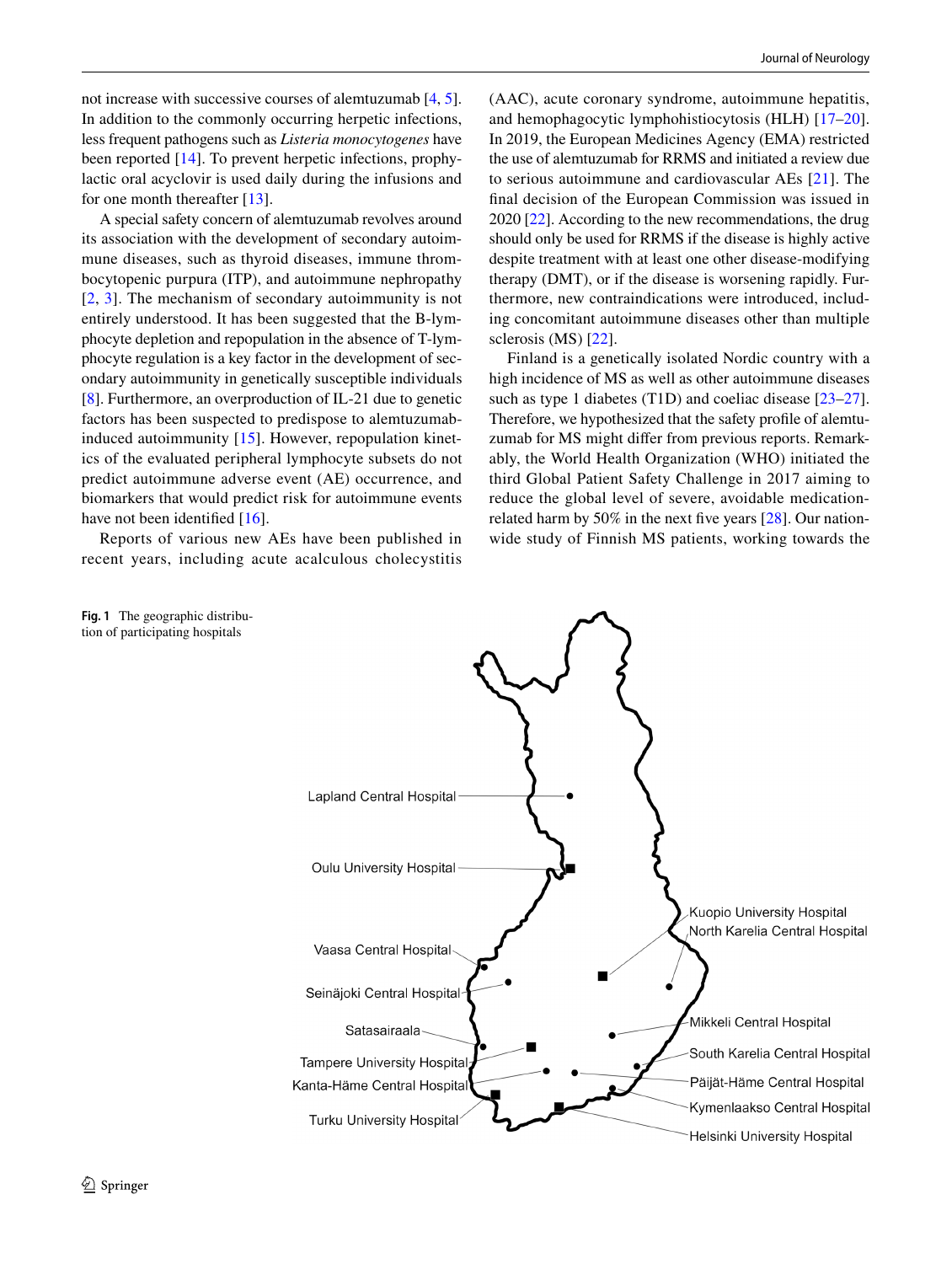same goal, evaluated the safety of alemtuzumab treatment in a genetically isolated population.

# **Materials and methods**

## **Patients**

A retrospective non-interventional case series study using real-world data was conducted. All but one Finnish hospital where alemtuzumab had been administered to MS patients participated. The non-participating hospital had two alemtuzumab-treated patients. The participating hospitals included all fve university hospitals of Finland and ten central hospitals (Fig. [1\)](#page-1-0), making the data virtually nationwide. An institutional approval was obtained from each organization. A Research Ethics Committee approval or patient consent was not required.

All patients with a diagnosis of MS (ICD-8, -9, or -10) who had received alemtuzumab were included. Data were systematically acquired from electronic patient fles during 2018–2019. This was done by the actual treating physician in a majority of hospitals. The timing of data cutoff varied between hospitals due to diferent schedules in approval processes. Whenever available, the following variables were collected: age at diagnosis and at treatment initiation; sex category; time of diagnosis; pre-existing comorbidities; smoking status; use of vitamin D, course of the disease at treatment initiation; Expanded Disability Status Scale (EDSS) at treatment initiation; DMTs before and after alemtuzumab; number and timing of alemtuzumab infusions; AEs; and outcomes of AEs. When calculating the total number of previous DMTs, subcutaneous interferons were grouped as one therapy. Efficacy was not assessed in this study.

#### **Adverse events**

AEs were classifed as either IARs or other AEs. Lymphopenia was not considered an AE, as it represents the thera-peutic effect of alemtuzumab [[10\]](#page-9-5). Lower urinary tract and upper respiratory tract infections were not considered AEs, as signifcant underreporting can be expected in these potentially self-limiting conditions. Relapses during follow-up were not considered as AEs, but neurological symptoms during IARs were documented. Serious adverse events (SAEs) were defned the same way as in the alemtuzumab clinical trials [[29](#page-10-12)] as life-threatening, resulting in death, requiring or prolonging hospitalization, disabling, resulting in a congenital anomaly, or requiring intervention to prevent one of these outcomes.

The timing of an AE was defned as the day of frst symptom manifestation, or when the AE was frst recognized by a health care professional. An IAR was defned as a new symptom or fnding presenting within 24 h after an infusion of alemtuzumab. However, urticaria or rash was classifed as an IAR as long as it manifested within 48 h after the last dose. If it was obvious that a condition had developed over a long period of time, it was not classifed as an IAR even if its frst manifestation occurred after an infusion of alemtuzumab (e.g. corticosteroid-induced hyperglycemia in a patient with previously unidentifed type 2 diabetes). To avoid fragmentation of study data, all infections and cases of AAC were analyzed as other AE whether or not they presented within 24 h after an infusion.

## **Statistics**

Descriptive analysis was performed on pseudo-anonymized data using IBM SPSS Statistics 25. Incidence rates of AEs were calculated using Stata 16.0. Numerical variables were expressed as means with standard deviations (SDs) or medians with interquartile ranges (IQRs). Categorical variables were expressed as frequencies and proportions. Missing months were imputed as July, and missing days were imputed as the 15th day of the month. Follow-up time was calculated from the frst infusion of alemtuzumab to data acquisition, death, or patient being lost to follow-up (i.e. moving to a location wherefrom data was inaccessible). When calculating incidences of IARs, multiple symptoms or fndings documented during the same course were calculated as one IAR. A Mantel–Haenszel-type method was used to determine whether pre-existing autoimmune diseases were associated with a higher incidence of secondary autoimmunity.

## **Results**

#### **Study sample**

The study sample included data of 121 MS patients who had received alemtuzumab during 2013–2019 (Table [1\)](#page-3-0). Median follow-up time after treatment initiation was 30.3 months (IQR 20.9–42.5 months). Follow-up exceeded 12 months in 108 patients (89.3%), and 24 months in 78 patients (64.5%). A majority of patients had received previous DMTs prior to alemtuzumab  $(n=100, 82.6\%)$ . The most common last preceding therapies were fngolimod (*n*=49, 40.5%) and natalizumab  $(n=20, 16.5\%)$ . Although alemtuzumab is only indicated for the treatment of RRMS, we identifed two patients whose course of the disease was reported to be secondary-progressive multiple sclerosis (SPMS) at the time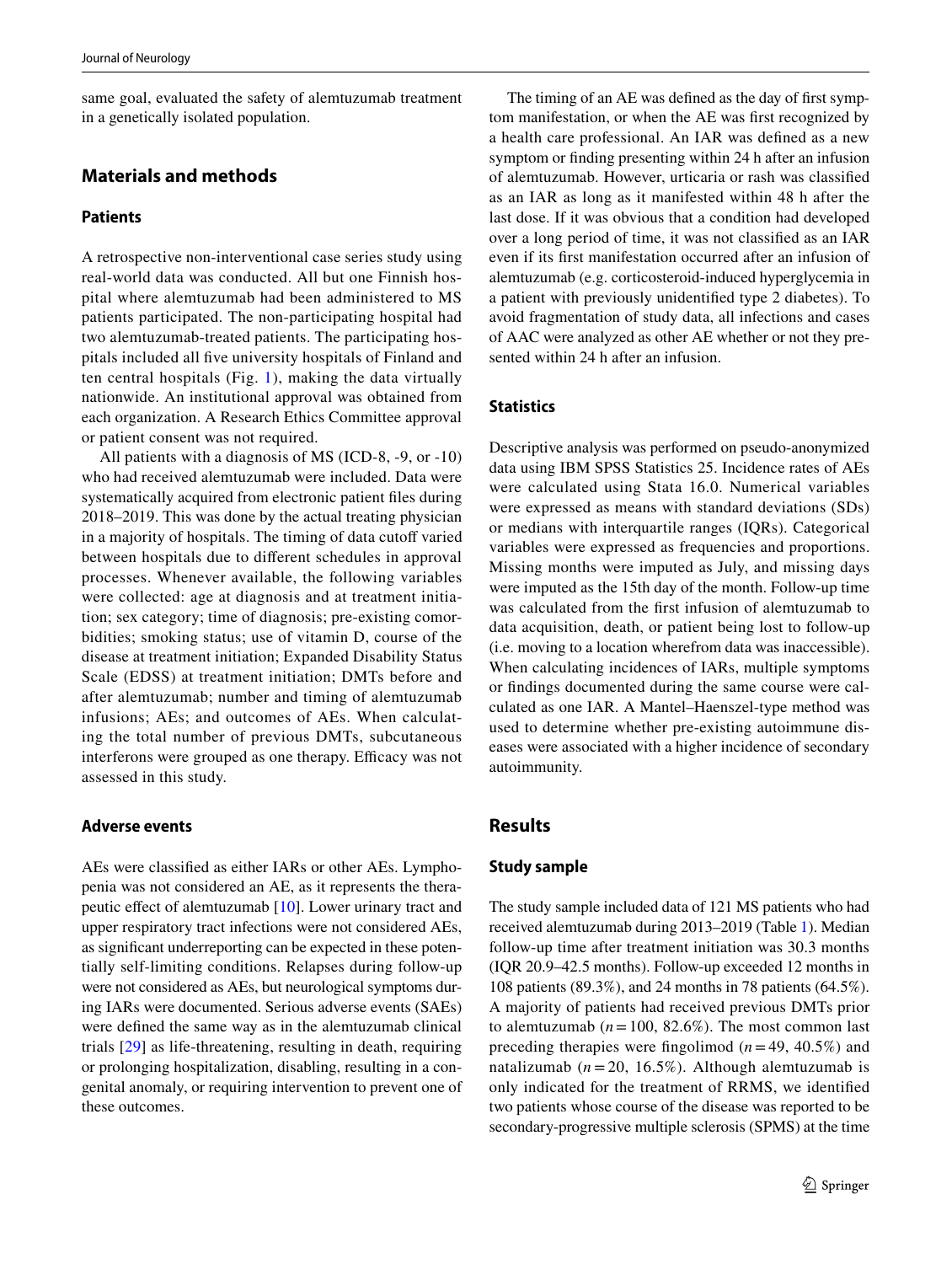<span id="page-3-0"></span>**Table 1** Demographic details and baseline characteristics of the study sample

|                                                         | $\boldsymbol{n}$ | %             |               |
|---------------------------------------------------------|------------------|---------------|---------------|
| Sex category                                            |                  |               |               |
| Female                                                  | 90               | 74.4          |               |
| Male                                                    | 31               | 25.6          |               |
| Course of disease                                       |                  |               |               |
| Relapsive-remitting MS                                  | 119              | 98.3          |               |
| Secondary-progressive MS                                | $\overline{c}$   | 1.7           |               |
| Number of previous DMTs                                 |                  |               |               |
| $\mathbf{0}$                                            | 21               | 17.4          |               |
| 1                                                       | 19               | 15.7          |               |
| 2                                                       | 22               | 18.2          |               |
| 3                                                       | 27               | 22.3          |               |
| 4                                                       | 23               | 19.0          |               |
| 5                                                       | 9                | 7.4           |               |
| Previously treated malignancy                           | 1                | 0.8           |               |
| Reported use of vitamin D during alemtuzumab            | 89               | 73.6          |               |
| Reported (any amount of) smoking during alemtuzumab     | 27               | 22.3          |               |
|                                                         | Median           | IQR           | Range         |
| Age at diagnosis of MS, years                           | 26.6             | $22.2 - 32.3$ | 13.8-59.2     |
| Age at initiation of alemtuzumab, years                 | 32.0             | $28.3 - 37.8$ | $18.2 - 59.3$ |
| EDSS at initiation of alemtuzumab                       | 3.0              | $2.0 - 5.0$   | $0 - 8.0$     |
| Time from diagnosis to initiation of alemtuzumab, years | 5.3              | $1.1 - 8.5$   | $0.1 - 23.5$  |
| Time from discontinuation of previous DMT, months       | 2.1              | $1.6 - 3.4$   | $0 - 38.2$    |

*MS*multiple sclerosis, *DMT*disease-modifying therapy, *IQR*interquartile range, *EDSS*Expanded Disability Status Scale



<span id="page-3-1"></span>**Fig. 2** A fow chart displaying patients receiving treatment during each course of alemtuzumab. *aHSCT*autologous hematopoietic stem-cell transplantation, *DMT*disease-modifying therapy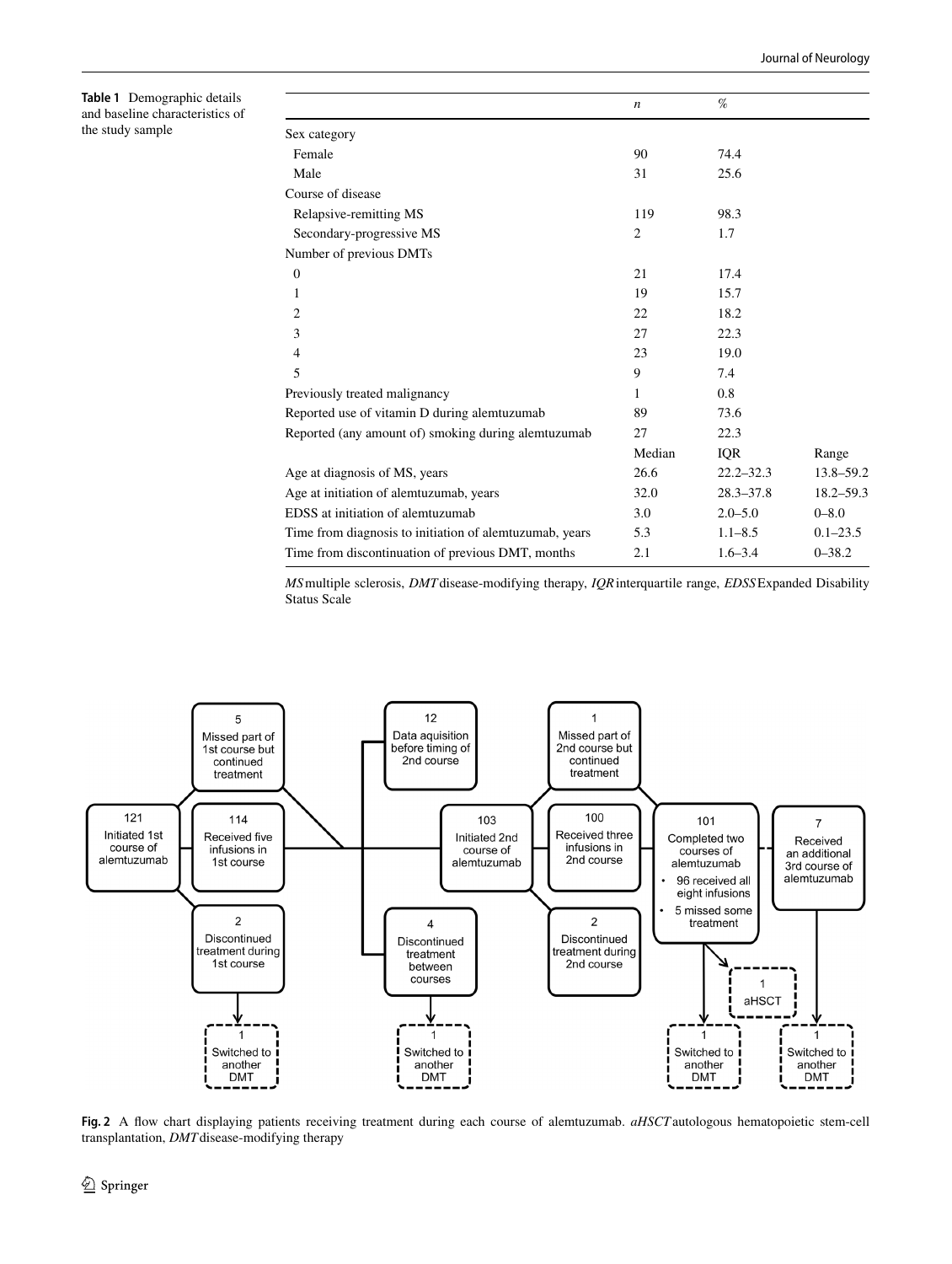<span id="page-4-0"></span>**Table 2** Incidences of infusionassociated reactions according to treatment course

|                                               | 1st course |      | 2nd course       |      | 3rd course     |      |
|-----------------------------------------------|------------|------|------------------|------|----------------|------|
|                                               | n          | %    | $\boldsymbol{n}$ | %    | n              | %    |
| Any infusion-associated reaction              | 102        | 84.3 | 59               | 57.3 | $\overline{4}$ | 57.1 |
| Urticaria or rash                             | 63         | 52.1 | 22               | 21.3 | 1              | 14.3 |
| Headache                                      | 22         | 18.2 | 20               | 19.4 | 1              | 14.3 |
| Hyperthermia or fever                         | 18         | 14.9 | 13               | 12.6 | 2              | 28.6 |
| Alterations in heart rate or palpitations     | 21         | 17.4 | 9                | 8.7  | $\theta$       |      |
| Neurological symptoms                         | 19         | 15.7 | 8                | 7.8  | $\Omega$       |      |
| Serious infusion-associated reaction          | 13         | 10.7 | 3                | 2.9  | $\Omega$       |      |
| Patients receiving alemtuzumab in each course | 121        |      | 103              |      | 7              |      |

Only the most frequently observed symptoms or fndings are presented separately

<span id="page-4-1"></span>**Table 3** Incidence rates of adverse events of interest

|                                             | Patients with event |      | Incidence rate                                |  |
|---------------------------------------------|---------------------|------|-----------------------------------------------|--|
|                                             | $\boldsymbol{n}$    | %    | Number of events<br>per 100 patient-<br>years |  |
| Any AE                                      | 116                 | 95.9 |                                               |  |
| Any IAR                                     | 109                 | 90.1 |                                               |  |
| Any AE excluding IARs                       | 65                  | 53.7 | 33.1                                          |  |
| Any AE leading to treatment discontinuation | $6^{\rm a}$         | 5.0  |                                               |  |
| Any serious AE                              | 39                  | 32.2 |                                               |  |
| Any serious IAR                             | 15                  | 12.4 |                                               |  |
| Any SAE excluding IARs                      | 28                  | 23.1 | 10.2                                          |  |
| Death                                       | 2                   | 1.7  | 0.6                                           |  |
| Any infection event                         | 30                  | 24.8 | 11.8                                          |  |
| Serious infection event                     | 10                  | 8.3  | 3.4                                           |  |
| Any autoimmune AE                           | 37                  | 30.6 | 13.8                                          |  |
| Autoimmune thyroid event                    | 32                  | 26.4 | 11.8                                          |  |
| Serious autoimmune thyroid event            | 5                   | 4.1  | 1.6                                           |  |
| <b>ITP</b>                                  | $\overline{c}$      | 1.7  | 0.6                                           |  |
| Acute acalculous cholecystitis              | 3                   | 2.5  | 1.0                                           |  |
| Malignant disease                           | 4                   | 3.3  | 1.3                                           |  |

*AE*adverse event, *IAR*infusion-associated reaction, *SAE*serious adverse event, *ITP*immune thrombocytopenic purpura

<sup>a</sup>In addition, two patients (1.7%) discontinued due to lymphopenia, which we did not regard as an adverse event

<span id="page-4-2"></span>**Table 4** Reasons for discontinuation of treatment

|                                             | n |
|---------------------------------------------|---|
| Adverse events resulting in discontinuation |   |
| Acute acalculous cholecystitis              |   |
| Hepatic or hepatobiliary reaction           | 2 |
| Pulmonary reaction with edema               |   |
| Pyelonephritis                              |   |
| Other reasons for discontinuation           |   |
| Acute lymphopenia                           |   |
| Prolonged lymphopenia                       |   |

of alemtuzumab initiation. However, these patients still had relapses at treatment initiation, and therefore, were progressing with activity.

All treatment courses were administered according to the label using the standard dose of 12 mg daily. At data acquisition, two complete courses of alemtuzumab had been administered to altogether 96 patients (79.3%, Fig. [2\)](#page-3-1). In addition, 5 patients (4.1%) had received alemtuzumab during two courses, but missed part of their treatment due to AEs. A third course had been administered to 7 patients (5.8%) due to disease activity. Other subsequent DMTs were initiated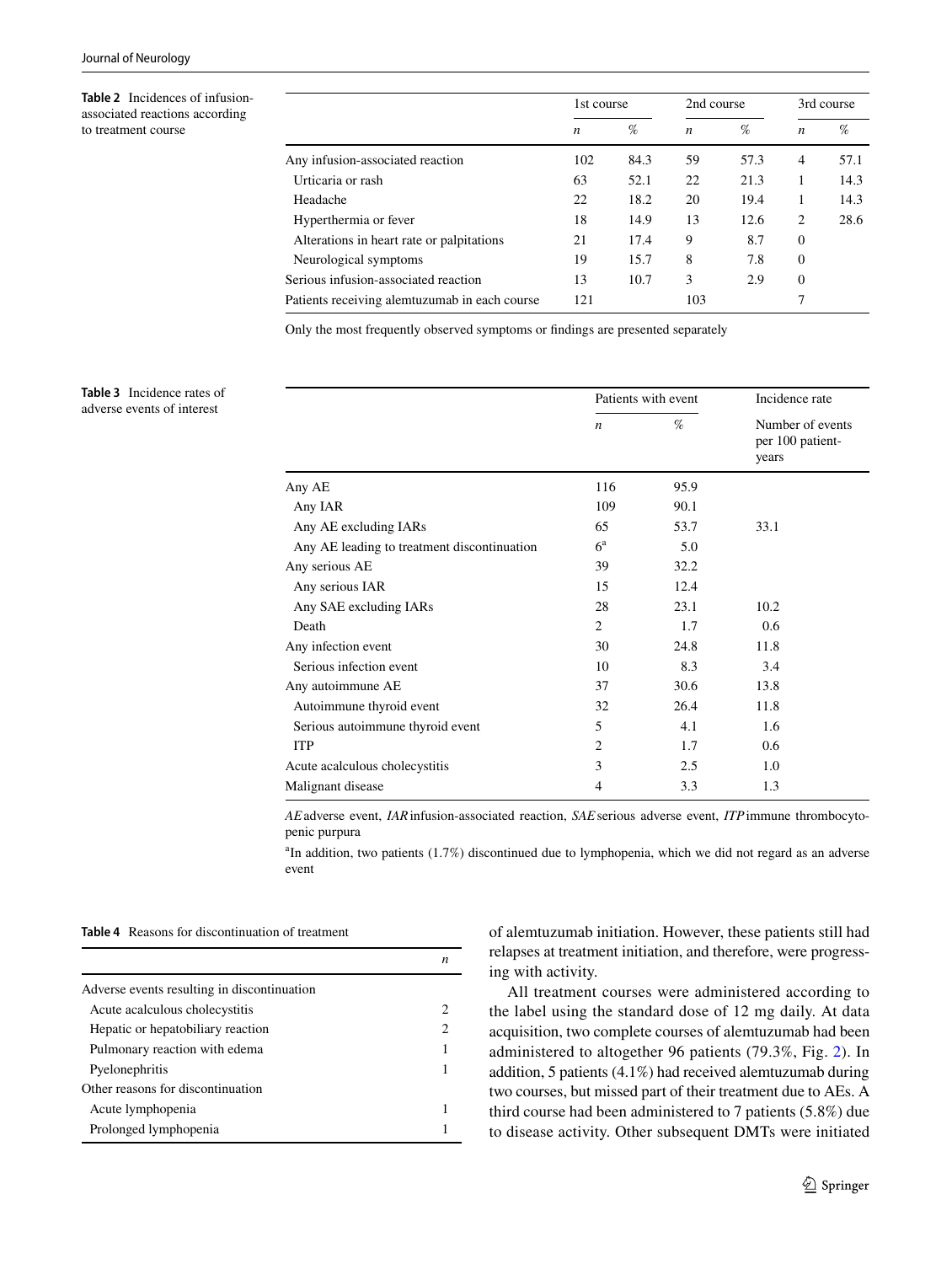in 4 patients (3.3%) after alemtuzumab (cladribine, daclizumab, dimethyl fumarate, and ocrelizumab). In addition, 1 patient underwent autologous hematopoietic stem-cell transplantation after receiving two courses of alemtuzumab.

#### **Adverse events**

The incidences of AEs are presented by category in Tables [2](#page-4-0) and [3](#page-4-1). Discontinuation occurred in six patients due to AEs (5.0%), and two patients due to lymphopenia (1.7%), as presented in Table [4](#page-4-2). One patient died of HLH, as also described in a case report published earlier [\[17](#page-10-5)]. One patient with severe disability died of pneumonia three years after the last infusion of alemtuzumab with MS being the underlying cause of death. Five patients (4.1%) had no AEs.

## **Infusion‑associated reactions**

IARs were documented in 84.3%, 57.3%, and 57.1% of patients during treatment courses 1–3, respectively (Table [2\)](#page-4-0). The most frequently observed symptoms or fndings of an IAR were urticaria or rash, headache, and hyperthermia or fever. Most of the serious IARs occurred during the frst course. One patient experienced a serious IAR in both courses. No discontinuations were reported due to IARs, although four patients discontinued treatment during a course of alemtuzumab due to events other than IARs (AAC, acute lymphopenia, and pyelonephritis).

Of the 15 patients who continued to receive a second course after not having an IAR in their frst course, 8 patients (53.3%) did not have an IAR on the second course either. It is noteworthy that although an IAR was documented in altogether 165 treatment courses (out of 231 treatment courses administered), 39% of them did not require any extra interventions, examinations, prolonged hospitalization, or re-hospitalization.

Neurological symptoms were documented during 27 IARs, occurring in 11.7% of all courses administered. They were mostly exacerbations of pre-existing neurological symptoms but also new neurological symptoms were documented. Of the 16 patients who experienced a neurological symptom during their frst course and continued to receive a second course, only 4 patients (25%) had a neurological symptom during the second course as well.

#### **Other adverse events**

#### **Infections**

Infections were observed in 30 patients (24.8%; Table [3](#page-4-1)). *Herpes zoster* reactivation was the most frequent infection (10 patients, 3.4/100 patient-years). Serious infections occurred in 10 patients, with pneumonia being the most common serious infection (4 patients, 1.3/100 patient-years). Other serious infections included cases of *herpes zoster*, pyelonephritis, dental infection, and unspecifed infection with a strong suspicion of bacterial etiology. One patient discontinued treatment due to pyelonephritis, which interrupted



<span id="page-5-0"></span>**Fig. 3** A survival curve displaying the cumulative incidence of frst autoimmune adverse event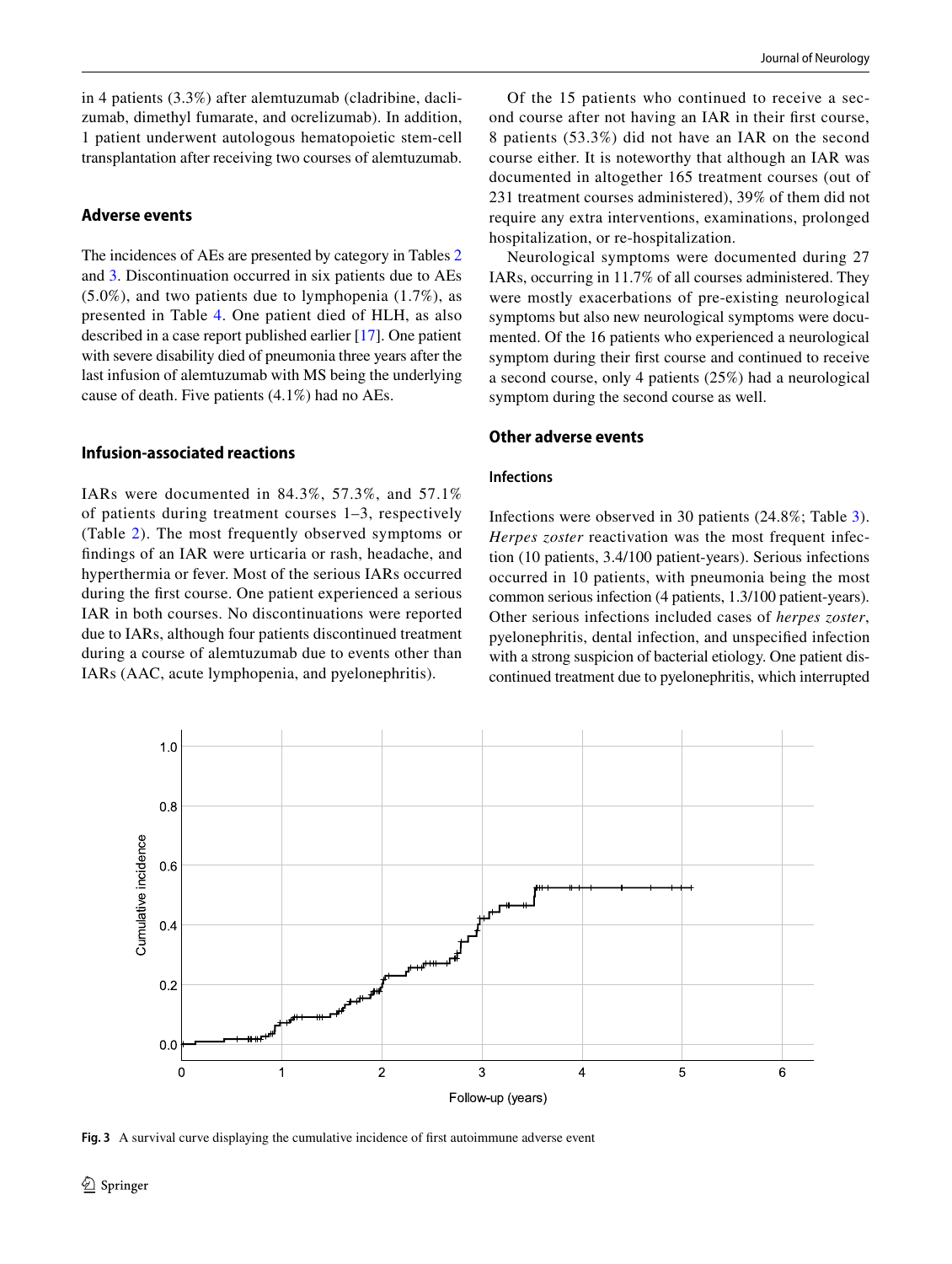the second treatment course. No cases of *Listeria monocytogenes* were observed.

#### **Secondary autoimmunity**

Autoimmune AEs were observed in altogether 37 patients (30.6%; Table [3](#page-4-1); Fig. [3](#page-5-0)), most of whom developed autoimmune thyroid AEs. The most frequent thyroid AE was hyperthyroidism. Serious autoimmune thyroid AEs included four cases of hyperthyroidism resulting in thyroidectomy and one case of thyroiditis resulting in hospitalization.

Two cases of ITP were observed, one of which was serious. In addition, single cases of the following autoimmune AEs were observed: asthma; HLH, psoriasis; thrombotic thrombocytopenic purpura (TTP); T1D; and vitiligo. Of these, the cases with HLH, TTP, and T1D were classifed as serious. The patient with TTP required intensive care and plasmapheresis.

Of the 37 patients who developed autoimmune AEs, 5 had a pre-existing autoimmune disease in addition to MS. However, having a pre-existing autoimmune disease was not associated with an increased incidence of secondary autoimmunity  $(p=0.95)$ . Three patients developed more than one new autoimmune disease after alemtuzumab initiation (multiple thyroid AEs in single patients were only counted as one). One patient sufered from recurrent arthralgia and myalgia which was not classifed as an autoimmune disease even though the patient recovered after steroid treatment, as no evidence of an underlying rheumatic disease could be found. No cases of acquired hemophilia A, anti-glomerular basement membrane nephropathy, or autoimmune hepatitis were observed.

#### **Hepatobiliary adverse events**

AAC was observed in three patients (2.5%). In two of the cases, AAC manifested during or after the third infusion of the frst course of treatment, and resulted in discontinuation of treatment. The third case manifested one year after the second course of treatment in a patient who soon after developed HLH. In addition, one case of acute calculous cholecystitis resulting in cholecystectomy was observed. All cases of cholecystitis were serious.

Two patients developed unspecifed reactions with either hepatic or hepatobiliary involvement. The first case had elevated alanine aminotransferase (ALT), and was suspected for autoimmune hepatitis after responding to steroid treatment. The second case had both elevated ALT and amylase together with mild dilatation of bile ducts in an ultrasonography and eosinophilic granulocytes in a liver biopsy. Drug reaction or cholangitis was suspected. A defnitive diagnosis could not be made in either case. Both AEs were classifed as serious, and resulted in discontinuation of treatment, as they manifested between treatment courses.

#### **Neoplasms**

Malignancies were observed in four patients (3.3%). They included two cases of breast cancer, one cervical cancer, and one cervical carcinoma in situ. Additionally, one patient underwent a gynecological intervention due to cervical dysplasia, which was classifed as a precancerous condition. No cancerrelated deaths were observed during the studied period.

#### **Unclassifed adverse events**

Various other AEs were also observed in the study data, mostly in single patients. A few of these AEs were considered to be of particular interest. One patient discontinued treatment after developing a pulmonary reaction with edema four days after completing the frst course of treatment. The condition was diagnosed as a drug reaction to alemtuzumab, and treated with steroids by a pulmonologist. One patient developed sarcoidosis with both pulmonary and renal manifestations almost three years after the second course of alemtuzumab. The patient presented with acute symptoms and required urgent hospitalization due to hypercalcemia.

No cases of myocardial infarction were observed. One ischemic stroke was observed in a patient previously treated with plasmapheresis. In addition, one patient with ITP developed recurrent thrombophlebitis. No cases of autoimmune nephropathy were observed, but one patient with pre-existing type 2 diabetes developed mild nephropathy. Asymptomatic microalbuminuria and microhematuria were observed in one patient.

Two patients suffered from transient diarrhea requiring treatment in the emergency room 1 and 4 months after receiving alemtuzumab. In one of the cases, infectious colitis was suspected. A third patient with diarrhea and loss of appetite was evaluated in an outpatient setting. Despite investigations, an underlying pathology could not be identifed.

#### **Discussion**

In this large nationwide real-world cohort, we report the safety of alemtuzumab with a special focus on SAEs, secondary autoimmunity, and previously unreported AEs. The present study can be compared with fve previous real-world studies evaluating the use of the currently recommended dose of alemtuzumab, as well as the 12 mg treatment arm of the pivotal CARE-MS II core trial, in which study patients had received previous DMTs (Table [5](#page-7-0)) [[3,](#page-9-1) [30](#page-10-13)[–34](#page-10-14)]. However, comparison between studies is not straightforward due to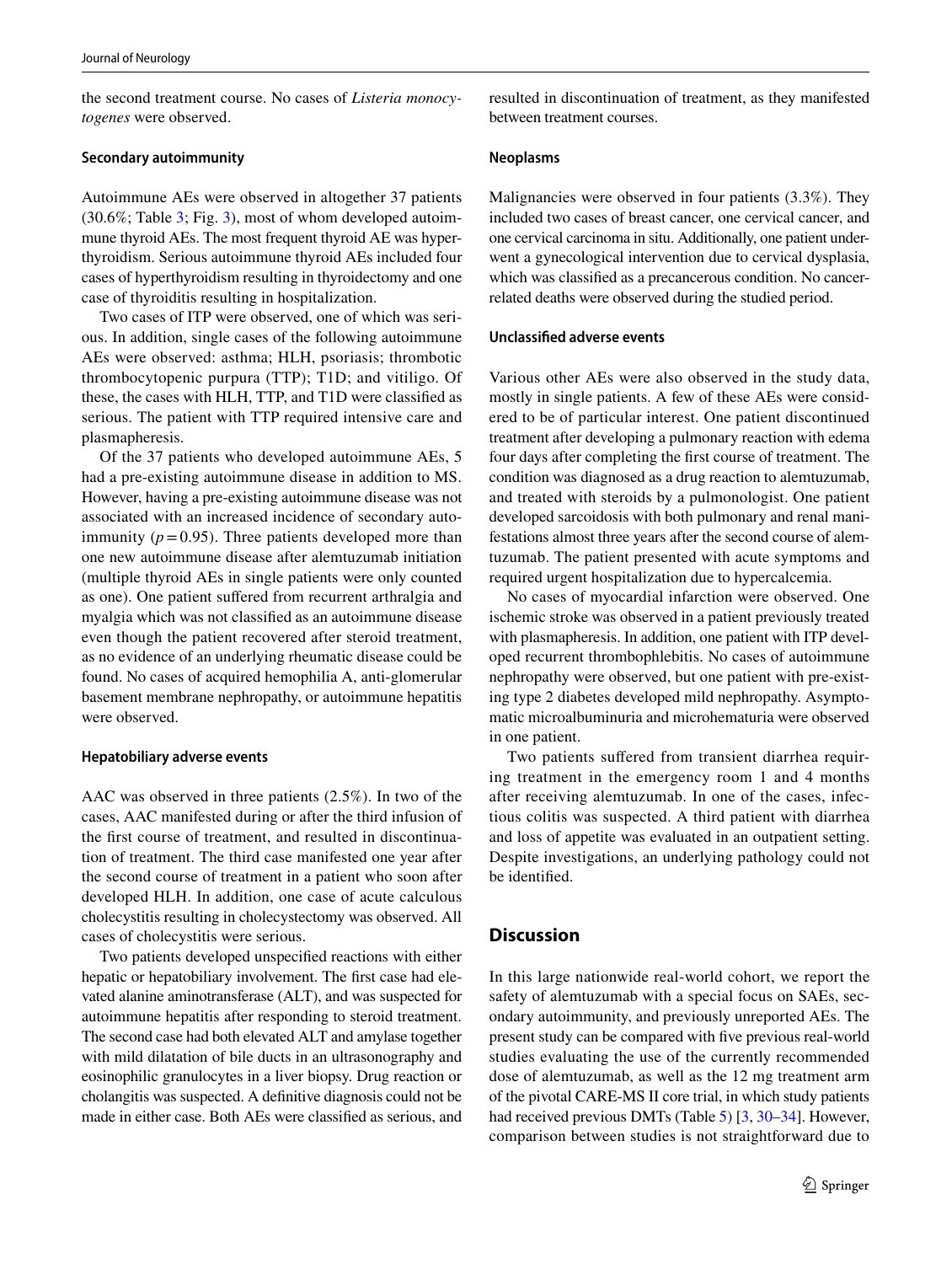| Reference                                                    | Present study                    | Huhn et al                      | Prosperini et al        | Frau et al               |                          | Zmira et al Brecl Jakob et al | <b>CARE-MS II</b><br>(12 mg group)                      |
|--------------------------------------------------------------|----------------------------------|---------------------------------|-------------------------|--------------------------|--------------------------|-------------------------------|---------------------------------------------------------|
|                                                              |                                  | $[30]$                          | $[31]$                  | $[32]$                   | $[33]$                   | $[34]$                        | [3, 5]                                                  |
| $\boldsymbol{N}$                                             | 121                              | 50                              | 40                      | 90                       | 35                       | 71                            | 426                                                     |
| Follow-up time,<br>months                                    | 30 (median)                      | $15$ (mean)                     | 36                      | $27$ (mean)              | 24                       | 38 (mean)                     | 24 (core trial)                                         |
| Females, %                                                   | 74.4                             | 60.0                            | 82.5                    | 74.4                     | 54.3                     | 71.8                          | 66                                                      |
| Previous DMT<br>use, %                                       | 82.6                             | 100                             | 97.5                    | 92.2                     | 100                      | 71.8                          | 100                                                     |
| EDSS at treat-<br>ment initiation.<br>median                 | 3.0                              | 3.0                             | 4.0                     | 2.5                      | 4.0                      | 3.0                           | 2.5                                                     |
| Any AE, %                                                    | 95.9                             | <b>NA</b>                       | <b>NA</b>               | <b>NA</b>                | 100                      | 84.1                          | 98                                                      |
| Any IAR                                                      | 90.1                             | <b>NA</b>                       | 95                      | 95.5                     | 100                      | 59.2                          | 90                                                      |
| Any non-IAR<br>AE (per 100<br>PY                             | 53.7(33.1)                       | <b>NA</b>                       | 37.5                    | NA                       | 37.1                     | NA                            | NA(255.8)                                               |
| Any SAE, % (per<br>$100 \, PY$                               | 32.2                             | <b>NA</b>                       | 9 events <sup>a</sup>   | <b>NA</b>                | NA                       | NA                            | $13\% (11.1)^{b}$                                       |
| Any serious IAR                                              | 12.4                             | <b>NA</b>                       | $7$ events <sup>a</sup> | NA                       | NA                       | NA                            | $3\%$                                                   |
| Any non-IAR<br><b>SAE</b> (per 100<br>PY                     | 23.1(10.2)                       | NA                              | 2 events <sup>a</sup>   | NA                       | NA                       | <b>NA</b>                     | NA (10.0)                                               |
| Autoimmune<br>AE, %                                          | 30.6                             | $\overline{4}$                  | 9 events <sup>a</sup>   | 12.2                     | 8.6                      | <b>NA</b>                     | NA                                                      |
| Autoimmune<br>thyroid AE<br>$(\text{per }100 \text{ } PY)^c$ | 26.4(11.8)                       | 2                               | 8 events <sup>a</sup>   | 11.1                     | 8.6                      | 31.9                          | $16(8.8)^c$                                             |
| ITP (per 100 PY) 1.7 (0.6)                                   |                                  | $\boldsymbol{0}$                | $\mathbf{0}$            | 3.3                      | $\mathbf{0}$             | 1.4                           | 1(0.5)                                                  |
| Other autoimmune Asthma, HLH,<br>AEs                         | psoriasis, TTP,<br>T1D, vitiligo | Hemolytic anemia Acquired hemo- | philia A                | $\overline{\phantom{0}}$ | $\overline{\phantom{0}}$ | $\qquad \qquad -$             | Hemolytic ane-<br>mia, membra-<br>nous nephropa-<br>thy |
| Serious infection,<br>$%$ (per 100 PY)                       | 8.3(3.4)                         | $\overline{c}$                  | $\boldsymbol{0}$        | <b>NA</b>                | NA                       | <b>NA</b>                     | 4(1.9)                                                  |
| Malignant disease, $3.3(1.3)$<br>$%$ (per 100 PY)            |                                  | $\overline{c}$                  | $\boldsymbol{0}$        | $\boldsymbol{0}$         | 2.9                      | $\boldsymbol{0}$              | <1(0.2)                                                 |

<span id="page-7-0"></span>**Table 5** Our results compared with previous fndings from real-world studies evaluating the use of the currently recommended dose of alemtuzumab, as well as the 12 mg treatment arm of the pivotal CARE-MS II core trial

Values represent the proportions of patients with an AE. Incidence rates are provided for specifc categories in parenthesis for the present study and the CARE-MS II trial

*AE*adverse event, *DMT*disease-modifying therapy, *EDSS*  expanded disability status scale, *NA*not available, *IAR*infusion-associated reaction, *PY*patient-years, *SAE*serious adverse event, *ITP*immune thrombocytopenic purpura, *HLH*hemophagocytic lymphohistiocytosis, *TTP*thrombotic thrombocytopenic purpura, *T1D*type 1 diabetes

<sup>a</sup>Only the number of events is provided, and not the proportion of patients with an event

b Excluding multiple sclerosis relapses

c In the CARE-MS II trial, the reported value represents "any thyroid event", and not "any autoimmune thyroid event"

diferent study protocols and varying follow-up times. In this report, four additional studies in which at least some patients had received previous or off-label doses of alemtuzumab, as well as two studies not reporting the dose of alemtuzumab, were not included for comparison [\[35–](#page-10-15)[40\]](#page-10-16).

SAEs—serious IARs in particular—were more frequent in this cohort than in the CARE-MS II core trial (Table [5\)](#page-7-0) [[3\]](#page-9-1). The slightly longer follow-up time in the present study is not likely to explain this diference, as a large amount of SAEs in this cohort were serious IARs. In our cohort, serious IARs most often manifested during the frst course of alemtuzumab even though premedication with intravenous steroids was administered. Also, serious infections and malignancies were observed at slightly higher incidence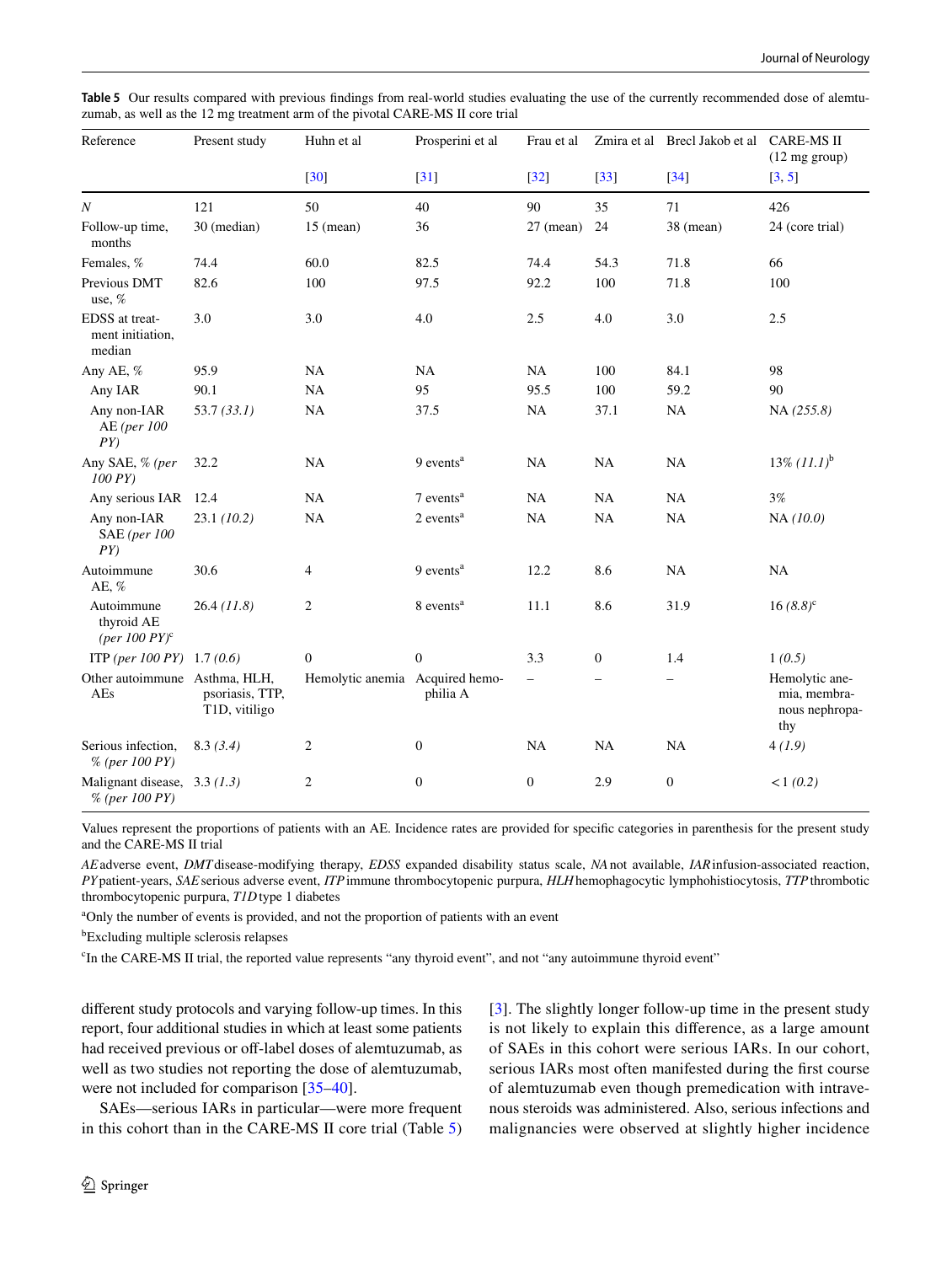rates in this cohort when compared to the CARE-MS II core trial [\[5](#page-9-7)]. These diferences may refect diferent study populations, as real-world patients tend to have more comorbidities than patients in clinical trials. In the present study, we used the same defnition for SAEs as used in clinical trials. Therefore, our fndings should be comparable despite diferent settings.

It seems that AE severity is seldom assessed in retrospective studies. Only one large Italian cohort study reported seven serious IARs and two other SAEs during a 36-month follow-up of 40 MS patients [[31](#page-10-17)]. Although they did not report incidences, their fndings regarding serious IARs are similar to ours. This suggests that serious IARs are more frequent in a real-world setting in contrast to clinical studies, possibly refecting higher comorbidity in real-world patients.

Autoimmune AEs were observed in 30.6% of patients in our study. The incidence rate of thyroid AEs in the present study was comparable to the CARE-MS II core trial (Table [5\)](#page-7-0), although slightly diferent AE categories were used: our study reports the incidence rate of autoimmune thyroid AEs, whereas the CARE-MS II trial reported the incidence rate of all thyroid AEs including conditions such as goiter [[3,](#page-9-1) [5\]](#page-9-7). In a recent real-world study by Brecl Jakob et al., more autoimmune thyroid AEs (31.9%) were observed than in the present study (26.4%), which may be explained by the longer follow-up time [[34\]](#page-10-14). Other previous real-world studies have reported autoimmune thyroid AEs occurring in only 2–11% of patients, but these studies have had shorter follow-up times (Table [5](#page-7-0))  $[30, 32, 33]$  $[30, 32, 33]$  $[30, 32, 33]$  $[30, 32, 33]$  $[30, 32, 33]$  $[30, 32, 33]$ .

In addition to autoimmune thyroid AEs, two cases of ITP and six cases of other autoimmune AEs were observed, including one case of fatal HLH [[17\]](#page-10-5) and one case of TTP, which is a previously unreported autoimmune AE after alemtuzumab therapy. We hypothesize that either environmental factors or genetic predisposition to autoimmune diseases in the population may explain why so many diferent types of autoimmune AEs were observed in this cohort, as Finland is known to be a high-risk region for certain autoimmune diseases such as MS, T1D and coeliac disease [[23,](#page-10-9) [24](#page-10-20), [26](#page-10-21), [27\]](#page-10-10). However, we did not observe any association between pre-existing autoimmune diseases and the development of secondary autoimmunity. Another possible explanation may be the previous exposure to diferent DMTs, which could modify long term immune responses. Only 17.4% of our patients were treatment-naive, whereas 48.7% of patients had received three or more previous DMTs.

We confrmed the fndings of previous reports stating that cases of AAC, acute sarcoidosis, and T1D can be observed after alemtuzumab therapy for MS, highlighting the meaningfulness of post-marketing real-world studies [[18](#page-10-22), [41](#page-10-23), [42](#page-10-24)]. Notably, reports of new AEs led to EMA initiating its review of alemtuzumab in 2019 [\[21\]](#page-10-7). In our cohort, one serious pulmonary reaction and two hepatic or hepatobiliary reactions were also observed, all of which led to treatment discontinuation. The various presentations of AEs in the present study emphasize the importance of collaboration with other medical specialties when diagnosing potential AEs after alemtuzumab therapy. Although malignancies were rare in our cohort, the occurrence of one cervical cancer, one cervical carcinoma in situ, and one cervical dysplasia underline the need for cervical screening.

IARs were common in the present study, which is in line with most previous studies (Table [5](#page-7-0))  $[5, 31-33]$  $[5, 31-33]$  $[5, 31-33]$  $[5, 31-33]$  $[5, 31-33]$  $[5, 31-33]$ . Only five patients (4.1%) missed part of their treatment due to an IAR, and the four discontinuations occurring during a course of alemtuzumab were due to events other than IARs. In general, it can be concluded that a majority of IARs are either mild or moderate in severity, and manageable in an inpatient setting. Furthermore, the incidence of IARs declined after the frst course of alemtuzumab, and serious IARs were rare in subsequent courses.

The strength of the present study is the large sample size and the inclusion of almost every alemtuzumab-treated MS patient in Finland with both urban and rural areas covered. Finland is considered a genetically isolated nation [[25](#page-10-25)]. Therefore, the present study had the advantage of evaluating the risk of secondary autoimmunity in a unique setting in contrast to other populations. Our cohort is the largest among real-world studies evaluating the use of the currently recommended dose of alemtuzumab for MS, and the frst to present incidences of SAEs (Table [5\)](#page-7-0). Data were collected systematically from comprehensive medical records, and in most cases this was done by the actual treating physician. Limitations to the present study include its retrospective setting and the lack of comparison to patients treated with other DMTs. A longer follow-up may reveal additional AEs and confrm the outcomes of some SAEs such as malignancies.

In conclusion, we observed more SAEs—serious IARs in particular—than in the comparable 12 mg treatment arm of the pivotal CARE-MS II trial [[3\]](#page-9-1). In addition, we observed a previously unreported case of TTP. Even though alemtuzumab is a highly efective therapy for MS, vigorous monitoring with a long enough follow-up time is advised. Clinicians must be alert, as AEs are shown to present with various clinical manifestations. More nationwide cohort studies evaluating the safety of alemtuzumab are needed to identify the role of diferent ethnic and genetic backgrounds in the appearance of AEs.

**Author contributions** IR, AMR, and HK contributed to the study's conception and design. Data collection was performed by IR, TM, JMS, MU, MM, AV-A, MK, JTS, LL, SS, MR, RA, JOTS, IP, and TT. The manuscript was written by IR and commented on by the other authors. The manuscript was revised after the reviewers' comments by IR, AMR, and HK, while the other authors had the opportunity to provide comments. All authors read and approved the fnal manuscript.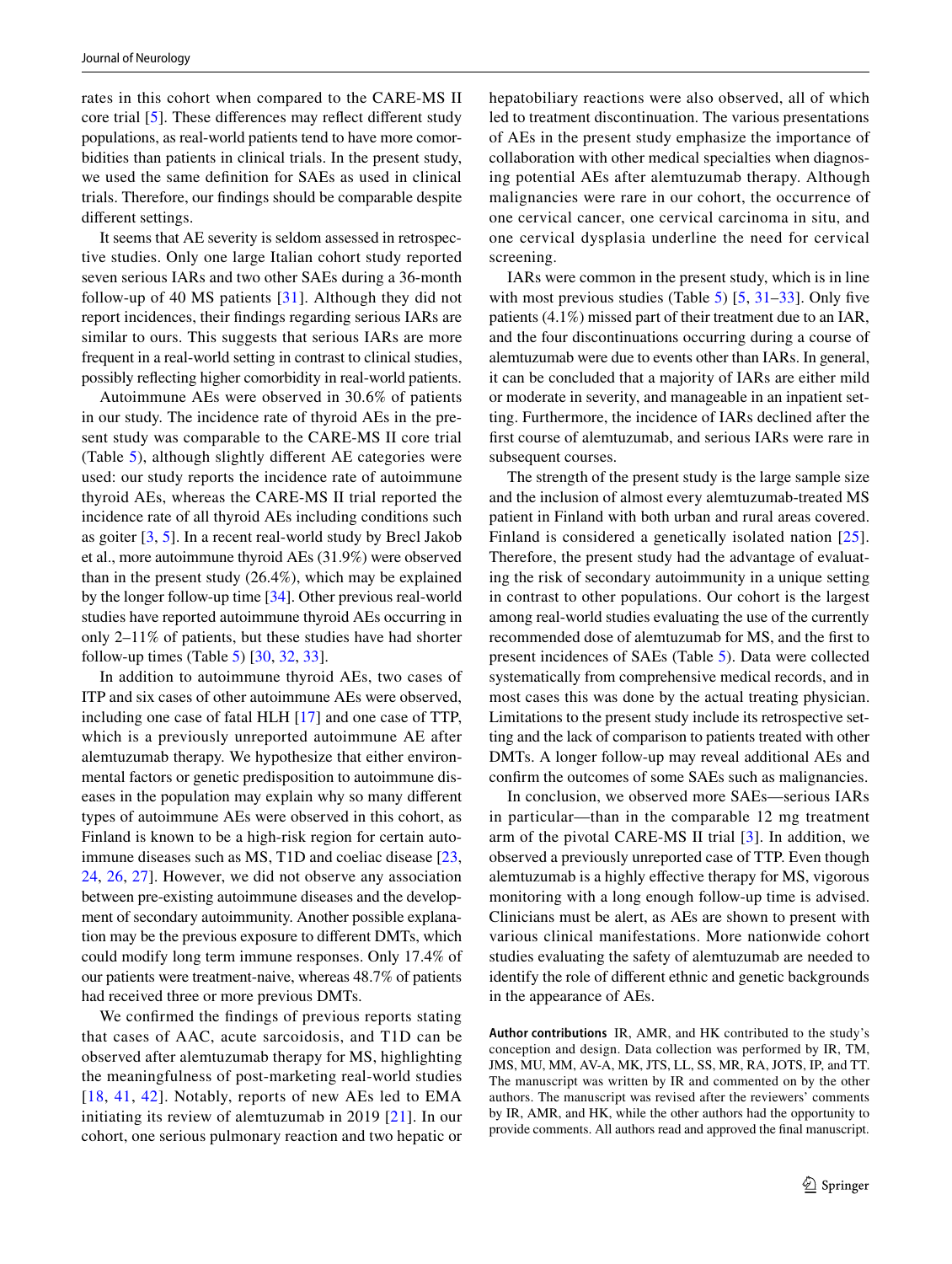**Funding** IR disclosed receipt of the following fnancial support for the research, authorship, and/or publication of this article: This work was supported by the Orion Research Foundation sr; The Finnish Medical Foundation; The Finnish MS Foundation; and The Hospital District of South Ostrobothnia.

**Availability of data and material** Research data are not shared due to privacy restrictions.

**Code availability** Not applicable.

### **Declarations**

**Conflicts of interest** The author(s) declared the following potential conficts of interest with respect to the research, authorship, and/or publication of this article: IR has received research grants from the Orion Research Foundation sr, The Finnish Medical Foundation, The Finnish MS Foundation, and The Hospital District of South Ostrobothnia; received support for attending meetings and/or travel from Novartis, Sanofi Genzyme, and Teva; and will receive honoraria for serving as an investigator in an upcoming clinical trial from Sanof. MU has participated in educational events or congresses sponsored by Biogen Idec, Merck, Novartis, Sanofi Genzyme, and Teva; and received honoraria for lectures or advisory boards from Biogen Idec, Merck, Novartis, Ratiopharm, Roche, Sanofi Genzyme, and Teva. MM has participated in educational events and congresses sponsored by Merck; and received honoraria for serving as an investigator in the Tysabri Observational Program from Biogen. AV-A has received investigator fees from Sanof; and received congress fees or honoraria for lectures or advisory boards from Biogen, Merck, Novartis, Roche, Sanof, and Orion. JTS has received speaker honoraria from Biogen-Idec, Merck, Novartis, Roche, Sanof Genzyme, and Takeda; received reimbursement of travel expenses from Biogen-Idec, Merck, Roche, Sanofi Genzyme, Takeda, and Teva; participated in a scientific advisory board from Amicus, Actelion, Bayer, Biogen-Idec, Merck, Roche, and Sanofi Genzyme; and received research support from Bayer and Sanofi Genzyme. SS has received reimbursement of travel and accommodation expenses for educational events, received honoraria for lectures, advisory boards or for serving as an investigator for clinical trials from Allergan, Biogen, Merck, Novartis, Sanof, and Teva. MR has received payment or honoraria for lectures, presentations, speaker bureaus, manuscript writing or educational events from Alma Media, Duodecim, and Terve Media; received support for attending meetings and/or travel from Sanofi Genzyme; participated on a data safety monitoring board or advisory board from Biogen-Idec, Bristol-Myers Squibb, Celgene, Merck, Roche, and Sanof Genzyme; and reports leadership or fduciary role in other board, society, committee or advocacy group—paid or unpaid—from the Professional medical education society of Oulu, the Professional medical educational society of Finland, the Educational committee of Finnish neurology society, and Best Practice Nordic editorial. JOTS has received honoraria from Merck, Pfizer, and Sanofi; received consultancy fees from Rinnekoti Foundation and Medaffcon; received travel grants and congress sponsorship from Abbvie, Orion Pharma, Merck Serono, Sanquin, Lundbeck, and Novartis; and holds Orion Corporation shares. IP has received an honorarium for a lecture from Boehringer Ingelheim. HK has received honoraria for lectures, advisory boards or for serving as an investigator for clinical trials from Biogen, Celgene, Genzyme, Merck, Novartis, Roche, and Sanof. TM, JMS, MK, LL, RA, TT, and AMR reported no conficts of interest.

**Ethics approval** This study was conducted retrospectively from data obtained for clinical purposes. According to local guidelines, a Research Ethics Committee approval was not required.

**Consent to participate** Consent to participate was not required.

**Consent for publication** Consent for publication was not required.

**Open Access** This article is licensed under a Creative Commons Attribution 4.0 International License, which permits use, sharing, adaptation, distribution and reproduction in any medium or format, as long as you give appropriate credit to the original author(s) and the source, provide a link to the Creative Commons licence, and indicate if changes were made. The images or other third party material in this article are included in the article's Creative Commons licence, unless indicated otherwise in a credit line to the material. If material is not included in the article's Creative Commons licence and your intended use is not permitted by statutory regulation or exceeds the permitted use, you will need to obtain permission directly from the copyright holder. To view a copy of this licence, visit<http://creativecommons.org/licenses/by/4.0/>.

## **References**

- <span id="page-9-0"></span>1. Coles AJ, Compston DAS, Selmaj KW et al (2008) Alemtuzumab vs. Interferon Beta-1a in Early Multiple Sclerosis. N Engl J Med 359:1786–1801.<https://doi.org/10.1056/NEJMoa0802670>
- <span id="page-9-8"></span>2. Cohen JA, Coles AJ, Arnold DL et al (2012) Alemtuzumab versus interferon beta 1a as frst-line treatment for patients with relapsing-remitting multiple sclerosis: a randomised controlled phase 3 trial. Lancet 380:1819–1828. [https://doi.org/10.1016/S0140-](https://doi.org/10.1016/S0140-6736(12)61769-3) [6736\(12\)61769-3](https://doi.org/10.1016/S0140-6736(12)61769-3)
- <span id="page-9-1"></span>3. Coles AJ, Twyman CL, Arnold DL et al (2012) Alemtuzumab for patients with relapsing multiple sclerosis after disease-modifying therapy: a randomised controlled phase 3 trial. Lancet 380:1829– 1839. [https://doi.org/10.1016/S0140-6736\(12\)61768-1](https://doi.org/10.1016/S0140-6736(12)61768-1)
- <span id="page-9-2"></span>4. Havrdova E, Arnold DL, Cohen JA et al (2017) Alemtuzumab CARE-MS I 5-year follow-up: durable efficacy in the absence of continuous MS therapy. Neurology 89:1107–1116. [https://doi.org/](https://doi.org/10.1212/WNL.0000000000004313) [10.1212/WNL.0000000000004313](https://doi.org/10.1212/WNL.0000000000004313)
- <span id="page-9-7"></span>5. Coles AJ, Cohen JA, Fox EJ et al (2017) Alemtuzumab CARE-MS II 5-year follow-up: efficacy and safety findings. Neurology 89:1117–1126.<https://doi.org/10.1212/WNL.0000000000004354>
- 6. Steingo B, Al Malik Y, Bass AD et al (2020) Long-term efficacy and safety of alemtuzumab in patients with RRMS: 12-year follow-up of CAMMS223. J Neurol 267:3343–3353. [https://doi.](https://doi.org/10.1007/s00415-020-09983-1) [org/10.1007/s00415-020-09983-1](https://doi.org/10.1007/s00415-020-09983-1)
- <span id="page-9-3"></span>7. Ziemssen T, Bass AD, Berkovich R et al (2020) Efficacy and safety of alemtuzumab through 9 years of follow-up in patients with highly active disease: post hoc analysis of CARE-MS I and II patients in the TOPAZ extension study. CNS Drugs 34:973–988. <https://doi.org/10.1007/s40263-020-00749-x>
- <span id="page-9-4"></span>8. Baker D, Herrod SS, Alvarez-Gonzalez C et al (2017) Interpreting lymphocyte reconstitution data from the pivotal phase 3 trials of alemtuzumab. JAMA Neurol 74:961. [https://doi.org/10.1001/](https://doi.org/10.1001/jamaneurol.2017.0676) [jamaneurol.2017.0676](https://doi.org/10.1001/jamaneurol.2017.0676)
- 9. Hu Y, Turner MJ, Shields J et al (2009) Investigation of the mechanism of action of alemtuzumab in a human CD52 transgenic mouse model. Immunology 128:260–270. [https://doi.org/](https://doi.org/10.1111/j.1365-2567.2009.03115.x) [10.1111/j.1365-2567.2009.03115.x](https://doi.org/10.1111/j.1365-2567.2009.03115.x)
- <span id="page-9-5"></span>10. Thomas K, Eisele J, Rodriguez-Leal FA et al (2016) Acute efects of alemtuzumab infusion in patients with active relapsing-remitting MS. Neurol Neuroimmunol Neuroinflamm 3:e228. [https://](https://doi.org/10.1212/NXI.0000000000000228) [doi.org/10.1212/NXI.0000000000000228](https://doi.org/10.1212/NXI.0000000000000228)
- <span id="page-9-6"></span>11. Gross CC, Ahmetspahic D, Ruck T et al (2016) Alemtuzumab treatment alters circulating innate immune cells in multiple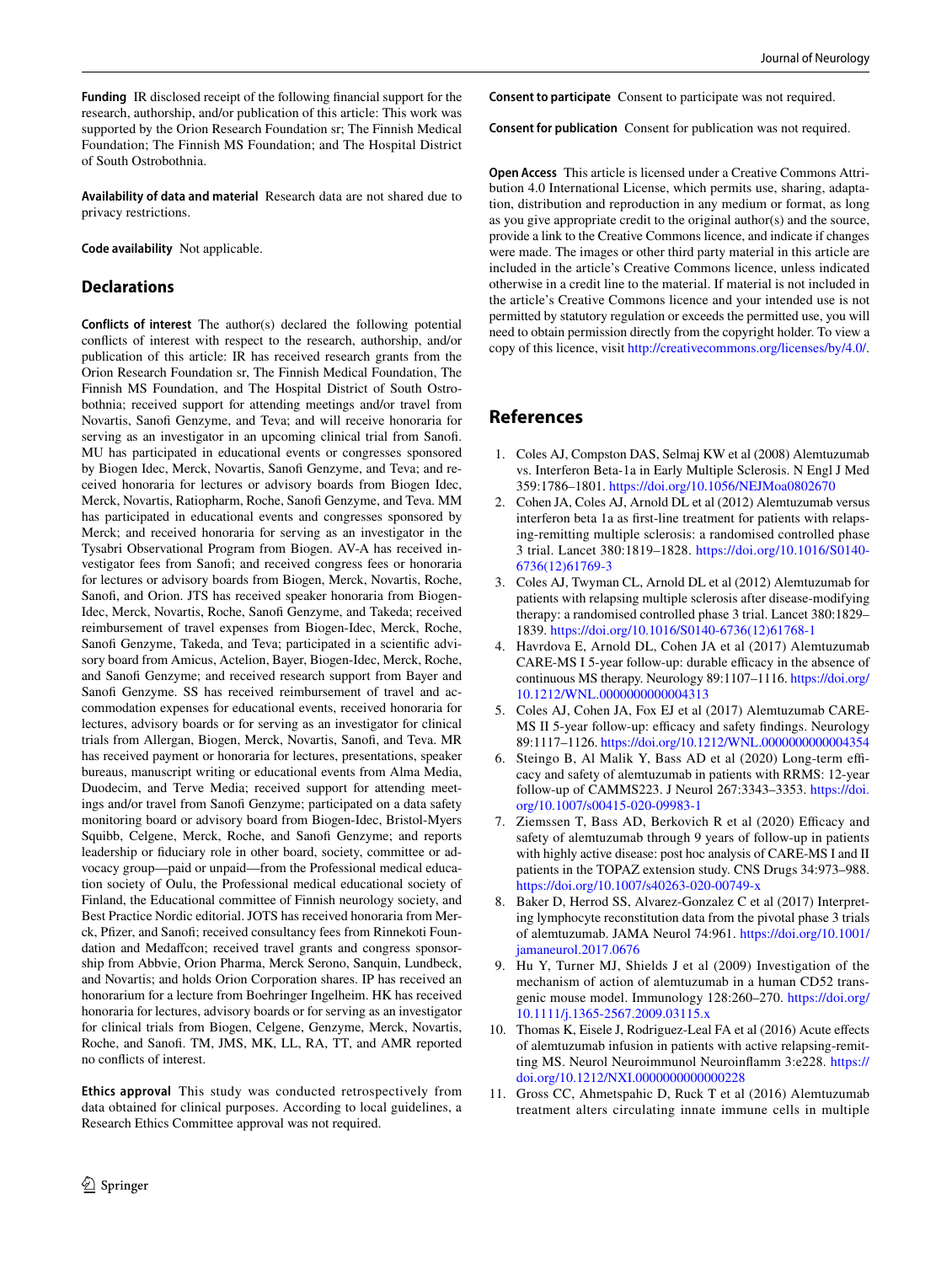sclerosis. Neurol Neuroimmunol Neuroinfamm 3:e289. [https://](https://doi.org/10.1212/NXI.0000000000000289) [doi.org/10.1212/NXI.0000000000000289](https://doi.org/10.1212/NXI.0000000000000289)

- <span id="page-10-0"></span>12. Caon C, Namey M, Meyer C et al (2015) Prevention and management of infusion-associated reactions in the comparison of alemtuzumab and Rebif  $\circledR$  efficacy in multiple sclerosis (CARE-MS) Program. Int J MS Care 17:191–198. [https://doi.org/10.7224/](https://doi.org/10.7224/1537-2073.2014-030) [1537-2073.2014-030](https://doi.org/10.7224/1537-2073.2014-030)
- <span id="page-10-1"></span>13. European Medicines Agency LEMTRADA (alemtuzumab) summary of product characteristics. [https://www.ema.europa.eu/en/](https://www.ema.europa.eu/en/documents/product-information/lemtrada-epar-product-information_en.pdf) [documents/product-information/lemtrada-epar-product-infor](https://www.ema.europa.eu/en/documents/product-information/lemtrada-epar-product-information_en.pdf) mation en.pdf. Accessed 12 Aug 2020
- <span id="page-10-2"></span>14. Rau D, Lang M, Harth A et al (2015) Listeria meningitis complicating alemtuzumab treatment in multiple sclerosis—report of two cases. Int J Mol Sci 16:14669–14676. [https://doi.org/10.3390/](https://doi.org/10.3390/ijms160714669) [ijms160714669](https://doi.org/10.3390/ijms160714669)
- <span id="page-10-3"></span>15. Jones JL, Phuah CL, Cox AL et al (2009) IL-21 drives secondary autoimmunity in patients with multiple sclerosis, following therapeutic lymphocyte depletion with alemtuzumab (Campath-1H). J Clin Invest 119:2052–2061. <https://doi.org/10.1172/JCI37878>
- <span id="page-10-4"></span>16. Wiendl H, Carraro M, Comi G et al (2020) Lymphocyte pharmacodynamics are not associated with autoimmunity or efficacy after alemtuzumab. Neurol Neuroimmunol Neuroinfamm 7:e635. https://doi.org/10.1212/NXI.00000000000000635
- <span id="page-10-5"></span>17. Saarela M, Senthil K, Jones J et al (2018) Hemophagocytic lymphohistiocytosis in 2 patients with multiple sclerosis treated with alemtuzumab. Neurology 90:849–851. [https://doi.org/10.1212/](https://doi.org/10.1212/WNL.0000000000005420) [WNL.0000000000005420](https://doi.org/10.1212/WNL.0000000000005420)
- <span id="page-10-22"></span>18. Pfeufer S, Beuker C, Ruck T et al (2016) Acute cholecystitis during treatment with alemtuzumab in 3 patients with RRMS. Neurology 87:2380–2381. [https://doi.org/10.1212/WNL.00000](https://doi.org/10.1212/WNL.0000000000003379) [00000003379](https://doi.org/10.1212/WNL.0000000000003379)
- 19. Ferraro D, Camera V, Vitetta F et al (2018) Acute coronary syndrome associated with alemtuzumab infusion in multiple sclerosis. Neurology 90:852–854. [https://doi.org/10.1212/WNL.00000](https://doi.org/10.1212/WNL.0000000000005417) [00000005417](https://doi.org/10.1212/WNL.0000000000005417)
- <span id="page-10-6"></span>20. El Sankari S, Dahlqvist G, Monino L, van Pesch V (2018) Autoimmune hepatitis in a patient with multiple sclerosis treated with alemtuzumab. Acta Neurol Belg 118:331–333. [https://doi.org/10.](https://doi.org/10.1007/s13760-018-0922-z) [1007/s13760-018-0922-z](https://doi.org/10.1007/s13760-018-0922-z)
- <span id="page-10-7"></span>21. European Medicines Agency (2019) Use of multiple sclerosis medicine Lemtrada restricted while EMA review is ongoing. [https://www.ema.europa.eu/en/documents/press-release/use-multi](https://www.ema.europa.eu/en/documents/press-release/use-multiple-sclerosis-medicine-lemtrada-restricted-while-ema-review-ongoing_en.pdf) [ple-sclerosis-medicine-lemtrada-restricted-while-ema-review](https://www.ema.europa.eu/en/documents/press-release/use-multiple-sclerosis-medicine-lemtrada-restricted-while-ema-review-ongoing_en.pdf)[ongoing\\_en.pdf](https://www.ema.europa.eu/en/documents/press-release/use-multiple-sclerosis-medicine-lemtrada-restricted-while-ema-review-ongoing_en.pdf). Accessed 12 Aug 2020
- <span id="page-10-8"></span>22. European Medicines Agency (2020) Lemtrada for multiple sclerosis: measures to minimise risk of serious side efects. [https://www.](https://www.ema.europa.eu/en/documents/referral/lemtrada-article-20-procedure-lemtrada-multiple-sclerosis-measures-minimise-risk-serious-side_en.pdf) [ema.europa.eu/en/documents/referral/lemtrada-article-20-proce](https://www.ema.europa.eu/en/documents/referral/lemtrada-article-20-procedure-lemtrada-multiple-sclerosis-measures-minimise-risk-serious-side_en.pdf) [dure-lemtrada-multiple-sclerosis-measures-minimise-risk-serio](https://www.ema.europa.eu/en/documents/referral/lemtrada-article-20-procedure-lemtrada-multiple-sclerosis-measures-minimise-risk-serious-side_en.pdf) [us-side\\_en.pdf](https://www.ema.europa.eu/en/documents/referral/lemtrada-article-20-procedure-lemtrada-multiple-sclerosis-measures-minimise-risk-serious-side_en.pdf). Accessed 12 Aug 2020
- <span id="page-10-9"></span>23. Harjutsalo V, Sund R, Knip M, Groop P-H (2013) Incidence of type 1 diabetes in Finland. JAMA 310:427. [https://doi.org/10.](https://doi.org/10.1001/jama.2013.8399) [1001/jama.2013.8399](https://doi.org/10.1001/jama.2013.8399)
- <span id="page-10-20"></span>24. Virta LJ, Kaukinen K, Collin P (2009) Incidence and prevalence of diagnosed coeliac disease in Finland: results of efective case fnding in adults. Scand J Gastroenterol 44:933–938. [https://doi.](https://doi.org/10.1080/00365520903030795) [org/10.1080/00365520903030795](https://doi.org/10.1080/00365520903030795)
- <span id="page-10-25"></span>25. Lao O, Lu TT, Nothnagel M et al (2008) Correlation between Genetic and Geographic Structure in Europe. Curr Biol 18:1241– 1248.<https://doi.org/10.1016/j.cub.2008.07.049>
- <span id="page-10-21"></span>26. Pirttisalo A, Soilu-Hänninen M, Sumelahti M et al (2020) Changes in multiple sclerosis epidemiology in Finland over fve decades. Acta Neurol Scand 142:200–209. [https://doi.org/10.1111/ane.](https://doi.org/10.1111/ane.13295) [13295](https://doi.org/10.1111/ane.13295)
- <span id="page-10-10"></span>27. Kingwell E, Marriott JJ, Jetté N et al (2013) Incidence and prevalence of multiple sclerosis in Europe: a systematic review. BMC Neurol 13:128.<https://doi.org/10.1186/1471-2377-13-128>
- <span id="page-10-11"></span>28. World Health Organization: The third WHO Global Patient Safety Challenge: Medication Without Harm. [https://www.who.int/patie](https://www.who.int/patientsafety/medication-safety/en/) [ntsafety/medication-safety/en/.](https://www.who.int/patientsafety/medication-safety/en/) Accessed 12 Aug 2020
- <span id="page-10-12"></span>29. ClinicalTrials.gov.<https://clinicaltrials.gov>. Accessed 2 Jun 2021
- <span id="page-10-13"></span>30. Huhn K, Bayas A, Doerck S et al (2018) Alemtuzumab as rescue therapy in a cohort of 50 relapsing–remitting MS patients with breakthrough disease on fngolimod: a multi-center observational study. J Neurol 265:1521–1527. [https://doi.org/10.1007/](https://doi.org/10.1007/s00415-018-8871-2) [s00415-018-8871-2](https://doi.org/10.1007/s00415-018-8871-2)
- <span id="page-10-17"></span>31. Prosperini L, Annovazzi P, Bofa L et al (2018) No evidence of disease activity (NEDA-3) and disability improvement after alemtuzumab treatment for multiple sclerosis: a 36-month realworld study. J Neurol 265:2851–2860. [https://doi.org/10.1007/](https://doi.org/10.1007/s00415-018-9070-x) [s00415-018-9070-x](https://doi.org/10.1007/s00415-018-9070-x)
- <span id="page-10-18"></span>32. Frau J, Coghe G, Lorefice L et al (2019) Efficacy and safety of alemtuzumab in a real-life cohort of patients with multiple sclerosis. J Neurol 266:1405–1411. [https://doi.org/10.1007/](https://doi.org/10.1007/s00415-019-09272-6) [s00415-019-09272-6](https://doi.org/10.1007/s00415-019-09272-6)
- <span id="page-10-19"></span>33. Zmira O, Halpern AI, Abraham L, Achiron A (2020) Efficacy and safety of alemtuzumab treatment in a real-world cohort of patients with multiple sclerosis. Acta Neurol Belg. [https://doi.org/10.1007/](https://doi.org/10.1007/s13760-020-01375-6) [s13760-020-01375-6](https://doi.org/10.1007/s13760-020-01375-6)
- <span id="page-10-14"></span>34. Brecl Jakob G, Barun B, Gomezelj S et al (2021) Efectiveness and safety of alemtuzumab in the treatment of active relapsing– remitting multiple sclerosis: a multicenter, observational study. Neurol Sci.<https://doi.org/10.1007/s10072-021-05145-x>
- <span id="page-10-15"></span>35. Willis MD, Harding KE, Pickersgill TP et al (2016) Alemtuzumab for multiple sclerosis: Long term follow-up in a multi-centre cohort. Mult Scler. <https://doi.org/10.1177/1352458515614092>
- 36. Le Page E, Deburghgraeve V, Lester MA et al (2015) Alemtuzumab as rescue therapy in a cohort of 16 aggressive multiple sclerosis patients previously treated by Mitoxantrone: an observational study. J Neurol 262:1024–1034. [https://doi.org/10.1007/](https://doi.org/10.1007/s00415-015-7653-3) [s00415-015-7653-3](https://doi.org/10.1007/s00415-015-7653-3)
- 37. Tuohy O, Costelloe L, Hill-Cawthorne G et al (2015) Alemtuzumab treatment of multiple sclerosis: long-term safety and efficacy. J Neurol Neurosurg Psychiatry 86:208–215. [https://doi.org/](https://doi.org/10.1136/jnnp-2014-307721) [10.1136/jnnp-2014-307721](https://doi.org/10.1136/jnnp-2014-307721)
- 38. Cossburn M, Pace AA, Jones J et al (2011) Autoimmune disease after alemtuzumab treatment for multiple sclerosis in a multicenter cohort. Neurology 77:573–579. [https://doi.org/10.1212/](https://doi.org/10.1212/WNL.0b013e318228bec5) [WNL.0b013e318228bec5](https://doi.org/10.1212/WNL.0b013e318228bec5)
- 39. Herman JA, Khalighinejad F, York K et al (2021) A real-world cohort analysis of alemtuzumab outcomes in relapsing multiple sclerosis. Mult Scler Relat Disord 47:102619. [https://doi.org/10.](https://doi.org/10.1016/j.msard.2020.102619) [1016/j.msard.2020.102619](https://doi.org/10.1016/j.msard.2020.102619)
- <span id="page-10-16"></span>40. di Ioia M, Di Stefano V, Farina D et al (2020) Alemtuzumab treatment of multiple sclerosis in real-world clinical practice: a report from a single Italian center. Mult Scler Relat Disord 38:101504. <https://doi.org/10.1016/j.msard.2019.101504>
- <span id="page-10-23"></span>41. Graf J, Ringelstein M, Lepka K et al (2018) Acute sarcoidosis in a multiple sclerosis patient after alemtuzumab treatment. Mult Scler J 24:1776–1778.<https://doi.org/10.1177/1352458518771276>
- <span id="page-10-24"></span>42. Malmeström C, Andersson B, Lycke AJ (2014) First reported case of diabetes mellitus type 1 as a possible secondary autoimmune disease following alemtuzumab treatment in MS. J Neurol 261:2016–2018.<https://doi.org/10.1007/s00415-014-7448-y>